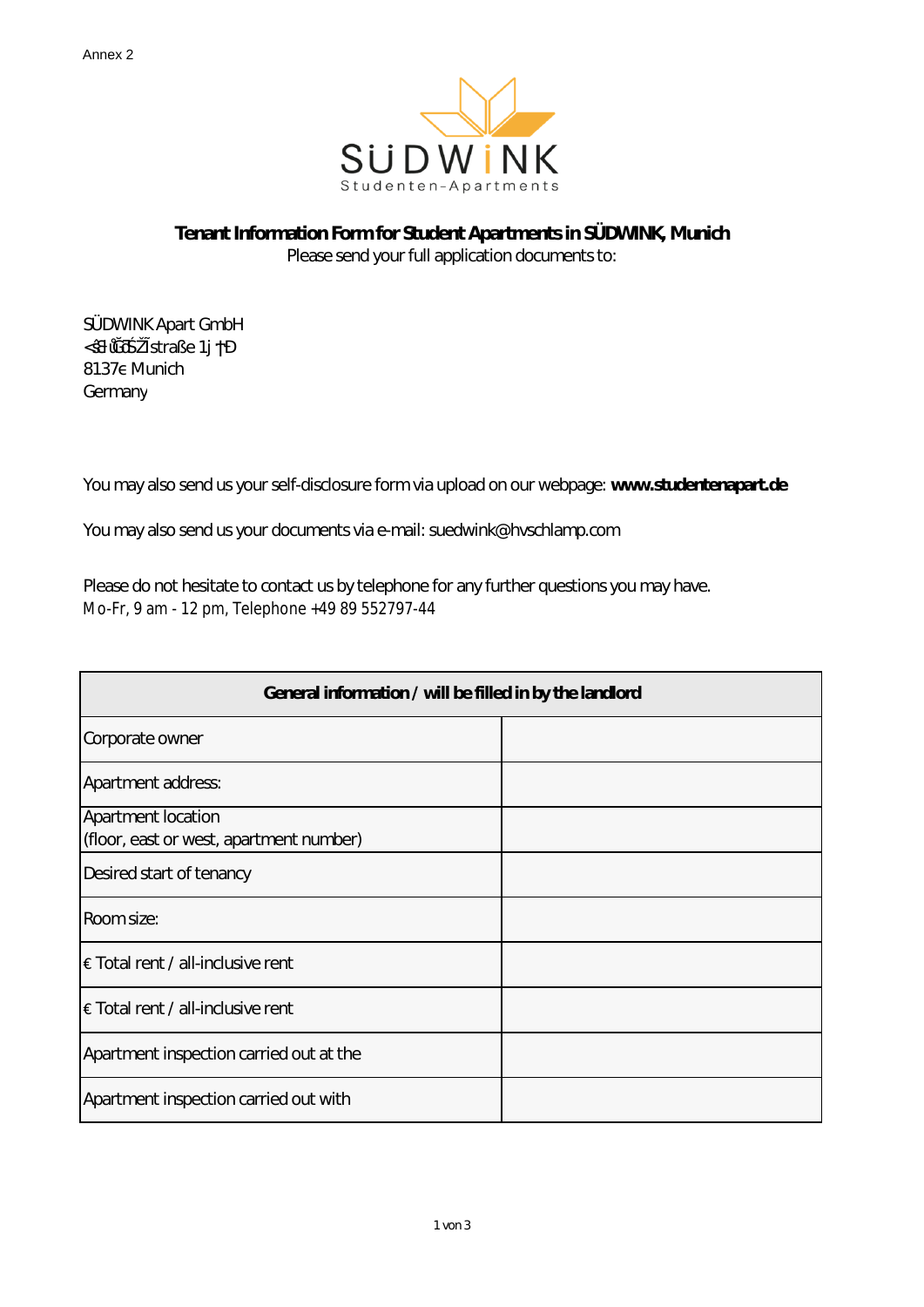

| <b>Information Tenant</b>                                                                                                                                            |                      |          |                  |          |  |
|----------------------------------------------------------------------------------------------------------------------------------------------------------------------|----------------------|----------|------------------|----------|--|
| First name                                                                                                                                                           |                      |          |                  |          |  |
| Family name                                                                                                                                                          |                      |          |                  |          |  |
| Date of birth, place of birth                                                                                                                                        |                      |          |                  |          |  |
| Nationality                                                                                                                                                          |                      |          |                  |          |  |
|                                                                                                                                                                      | Street, house number |          |                  |          |  |
| <b>Current address</b>                                                                                                                                               | Post code / city     |          |                  |          |  |
| Country                                                                                                                                                              |                      |          |                  |          |  |
| Telephone, private                                                                                                                                                   |                      |          |                  |          |  |
| Telephone, mobile                                                                                                                                                    |                      |          |                  |          |  |
| E-mail                                                                                                                                                               |                      |          |                  |          |  |
| Course of study or training                                                                                                                                          |                      |          |                  |          |  |
|                                                                                                                                                                      | Other Information    |          |                  |          |  |
|                                                                                                                                                                      |                      |          |                  |          |  |
|                                                                                                                                                                      |                      |          |                  |          |  |
|                                                                                                                                                                      |                      |          |                  |          |  |
|                                                                                                                                                                      |                      |          |                  |          |  |
|                                                                                                                                                                      |                      |          |                  |          |  |
|                                                                                                                                                                      |                      |          |                  |          |  |
|                                                                                                                                                                      |                      |          |                  |          |  |
| If you have been subject to an attachment of earnings or goods in recent                                                                                             |                      |          |                  |          |  |
| years, have you failed to meet any payment obligations (SCHUFA entry),                                                                                               |                      | $\Omega$ | $\left( \right)$ |          |  |
| has any application for issue of anaffidavit or has any application for<br>bankruptcy been lodged against you or are there consumer insolvency                       |                      | Yes      | No               |          |  |
| proceedings against you?                                                                                                                                             |                      |          |                  |          |  |
|                                                                                                                                                                      |                      |          | $\mathbf{O}$     | $\Omega$ |  |
| Do you still have any obligations from another tenancy?                                                                                                              |                      | Yes      | No               |          |  |
|                                                                                                                                                                      |                      |          |                  |          |  |
|                                                                                                                                                                      |                      |          |                  |          |  |
| I understand that false information may lead to termination of the tenancy agreement without notice.<br>I assure you, that I have answered all questions truthfully. |                      |          |                  |          |  |
|                                                                                                                                                                      |                      |          |                  |          |  |
|                                                                                                                                                                      |                      |          |                  |          |  |
|                                                                                                                                                                      |                      |          |                  |          |  |

(Date, place) Signature tenant